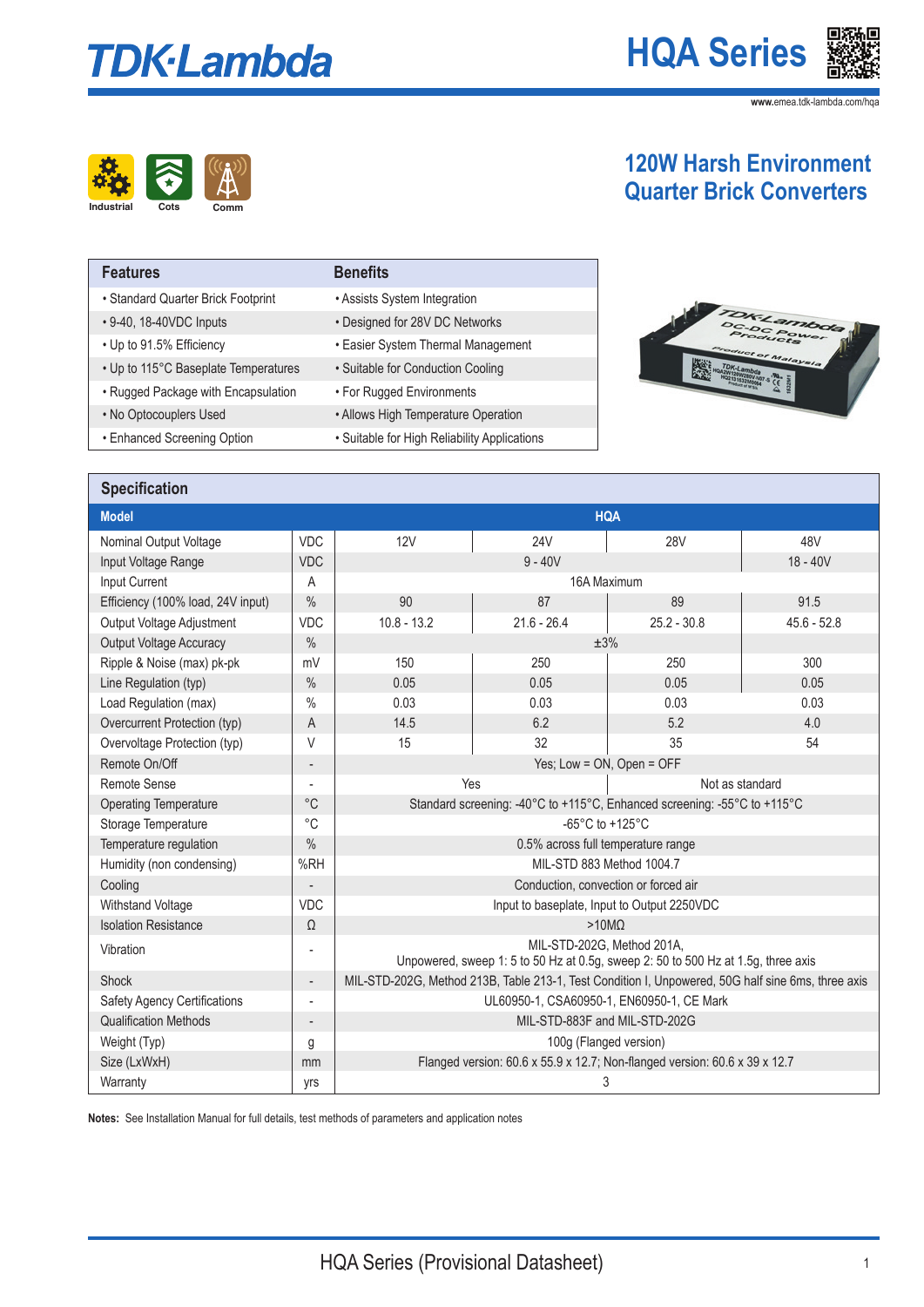## **TDK-Lambda**

| <b>Model Selector</b> |                             |                                         |                           |                             |               |                  |
|-----------------------|-----------------------------|-----------------------------------------|---------------------------|-----------------------------|---------------|------------------|
| <b>Model</b>          | <b>Input Voltage</b><br>(V) | <b>Output Voltage</b><br>$(\mathsf{V})$ | <b>Max Current</b><br>(A) | <b>Maxumim Power</b><br>(W) | <b>Flange</b> | <b>Screening</b> |
| HQA2W120W120V-007-S   | $9 - 40$                    | 12                                      | 10                        | 120                         | Υ             | Standard         |
| HQA2W120W120V-N07-S   | $9 - 40$                    | 12                                      | 10                        | 120                         | N             | Standard         |
| HQA2W120W240V-007-M   | $9 - 40$                    | 24                                      | 5                         | 120                         | $\vee$        | Enhanced         |
| HQA2W120W240V-007-S   | $9 - 40$                    | 24                                      | 5                         | 120                         | $\vee$        | Standard         |
| HQA2W120W240V-N07-S   | $9 - 40$                    | 24                                      | 5                         | 120                         | N             | Standard         |
| HQA2W120W280V-007-S   | $9 - 40$                    | 28                                      | 4.2                       | 118                         | Υ             | Standard         |
| HOA2W120W280V-007-M   | $9 - 40$                    | 28                                      | 4.2                       | 118                         | ٧             | Enhanced         |
| HQA2W120W280V-N07-S   | $9 - 40$                    | 28                                      | 4.2                       | 118                         | Ν             | Standard         |
| HQA24120W480V-007-S   | $18 - 40$                   | 48                                      | 2.5                       | 120                         | Υ             | Standard         |

**Preliminary Standard Model Notes: \*Contact factory for other Voltages or option codes** 

| <b>Screening</b>       |                   |                          |
|------------------------|-------------------|--------------------------|
| <b>Operation</b>       | S-Grade           | <b>M-Grade</b>           |
| <b>Functional Test</b> | Room and Hot Test | Cold, Room, and Hot Test |
| Burn in                | Yes               | Extended, 96 hour        |
| Temperature Cycling    | No                | 10 Cycles                |
| Hi-Pot                 | 2250VDC           | 2250VDC                  |
| Visual Inspection      | Yes               | Yes                      |

#### **Outline Drawing Flange Version HQA Series**

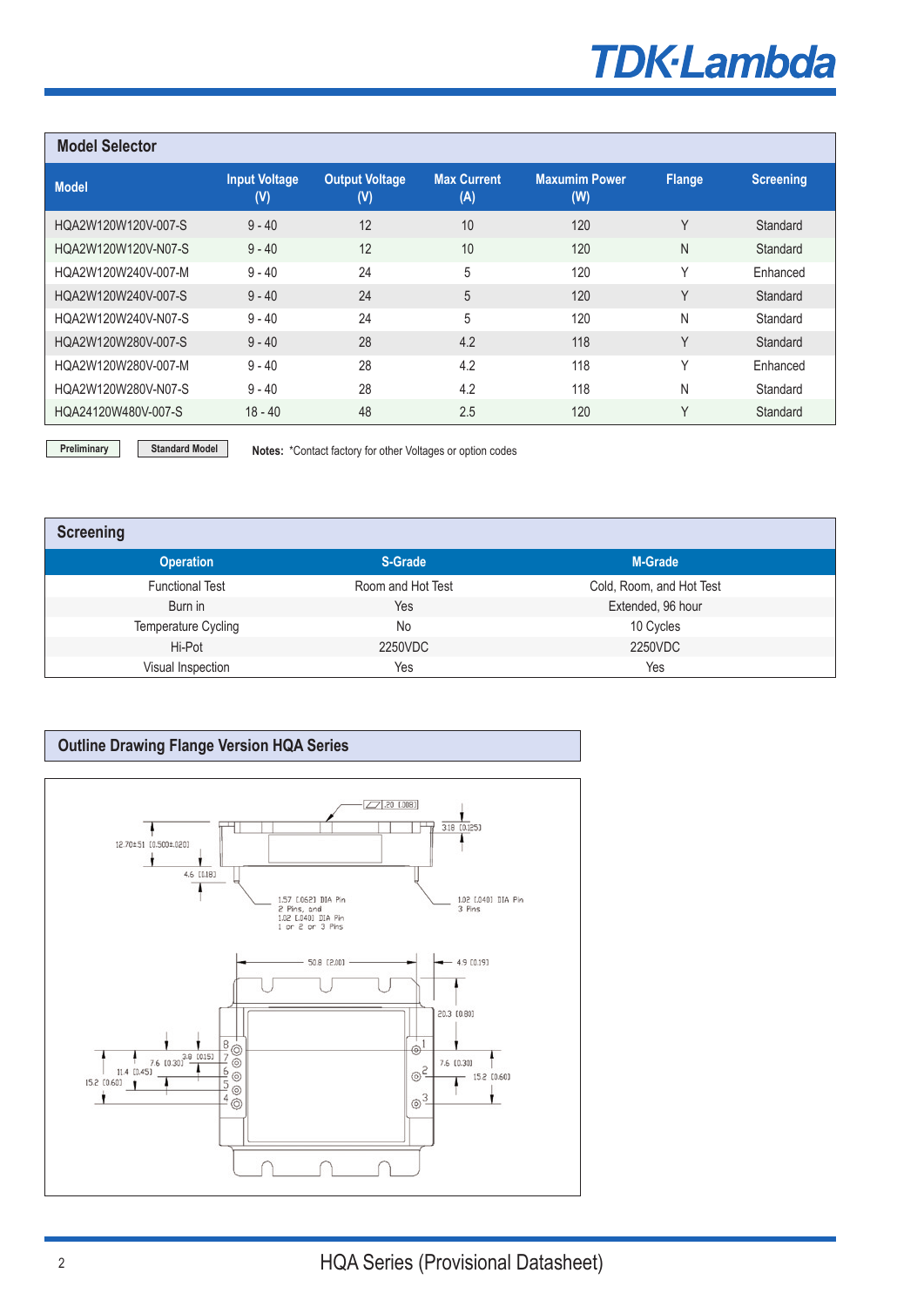## **TDK**·Lambda

#### **Outline Drawing Non-Flange Version HQA Series**



| <b>Pin Assignment</b> |                          |  |
|-----------------------|--------------------------|--|
| <b>PIN</b>            | <b>Function</b>          |  |
| 1                     | $V$ in $(+)$             |  |
| $\overline{2}$        | On / Off                 |  |
| 3                     | Vin $(-)$                |  |
| $\overline{4}$        | $Vo(-)$                  |  |
| 5                     | Sense (-), select models |  |
| 6                     | Trim                     |  |
| $\overline{7}$        | Sense (+), select models |  |
| 8                     | $Vo (+)$                 |  |